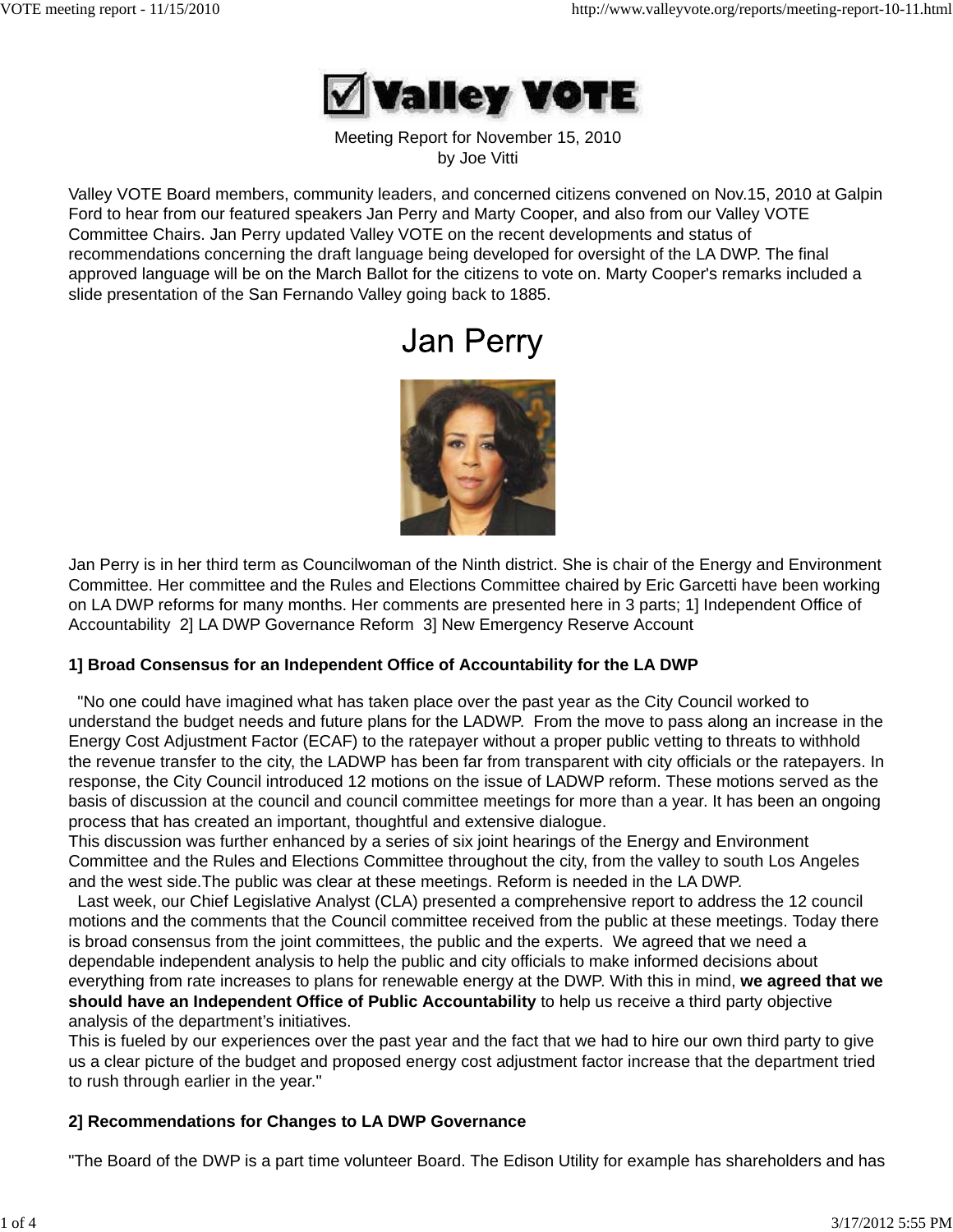a full time Board of Directors accountable to the Public Utility Commission and there is an independent review of their rates. Actions by the LA- DWP further broke the trust with the public. Our credit rating suffered as a result of the department's actions. We now agree that the DWP must present their budget to the City Council by March 31 so that their process is aligned with our budget process. The department would also be required to define their surplus upfront, on an annual basis. This will allow the City to accurately calculate the annual transfer by the LADWP to the General Fund and we no longer have to play a guessing game when it comes to calculating this number. Lastly, there was consensus that we need to engage in DWP governance reform. This is a complex issue that deserved additional review. For this reason, I requested that we convene an additional hearing. We met last week with charter reform experts, neighborhood advocates, and business representatives to discuss the issue of DWP governance as it pertains to Commission composition; commissioner experience; and the hiring and firing of the DWP general manager.

The CLA suggested amending the charter so that the hiring and firing of the General Manager of the LADWP would be done in the same manner as the hiring and firing of the Chief of Police. This allows the Council to hold a hearing on the issue with a 2/3 vote and allows for the Council to overturn the Mayor's decision with a 2/3 vote.

The CLA also proposed two options for DWP Board composition. Both options would call for the creation of a list of potential qualifications or criteria for selecting Board members. The CLA report also suggested changing the terms of service from five to three years with no term limits and to give consideration to the idea of increasing the board from five to seven members. The main difference between option 1 and option 2 is the way in which Board commissioners are appointed.

- ·\* Option 1 keeps power of appointing Board commissioners with the Mayor.
- · \* Option 2 would divide this power between the Mayor and the City Council President.

 It has been demonstrated through our dealings with the DWP Board that Commissioners have not served as an independent voice. They do not answer to any legislative body and their actions have cost the city its good bond rating and put us on the brink of financial insecurity. For this reason, I believe that change is needed. We have been addressing the issue of DWP reform for well over a year. Each day that passes, a new challenge is presented to us from DWP and we still have yet to attain a relationship that yields greater transparency. It is evident that an independent analysis is needed. We need checks and balances in place to make the DWP truly accountable to the people of Los Angeles. By moving the DWP reform package forward, we are ensuring that we get the important issue of DWP reform on the March ballot for voter input. I believe the cost of this package will be offset by the efficiencies we will find. I hope that my colleagues will join me this week in voting for reform now because I believe it's time for change at the DWP. The voters will have the ultimate say regarding charter change"

### **3] Jan Perry Recommends a Ballot measure to establish an Emergency Reserve Account**

"I also wanted to take this opportunity to tell you about another important ballot measure that I introduced that is moving forward for the March 2011 ballot having to do with protecting the city's reserve fund. We know, the city and the region are in the midst of one of the worst economic periods and that the city faces an on going fragile fiscal condition. Right now we are looking at a \$330 million deficit for the next fiscal year. As a result, this Council has made tough decisions on department consolidations, furloughs and reducing our own office budgets by 20%. An easier answer to some of this pain would be to deplete our savings. Doing so is a one-time answer to an ongoing problem. Depleting our savings contributes to our financial instability and leaves the City vulnerable should an unexpected event occur requiring the use of our emergency reserve funds. We only need to remember the events of the not so distant past to realize how important it is to maintain a healthy emergency reserve fund---1991 El Niño Flooding, 1992 Civil Unrest, and the 1994 Northridge Earthquake, just to name a few. With this in mind, I introduced the motion to establish a charter amendment that requires that 2.75% of General Fund Receipts be dedicated to the Emergency Reserve Account. · It also makes it more difficult for us to view this account as a quick fix to our annual budget woes.

 My ballot measure requires that Council make the findings of "urgent economic necessity" by a 2/3 vote of the Council with Mayoral concurrence in order to use emergency reserve funding, or a ¾ vote of the Council without Mayoral approval. An "urgent economic necessity" includes, but is not limited to: a natural disaster, civil unrest, or other unforeseen economic catastrophe that the council and mayor find is cataclysmic enough to tap into this account.

To be clear, this charter amendment does not require that the City bank 2.75% of General Funds Recipients but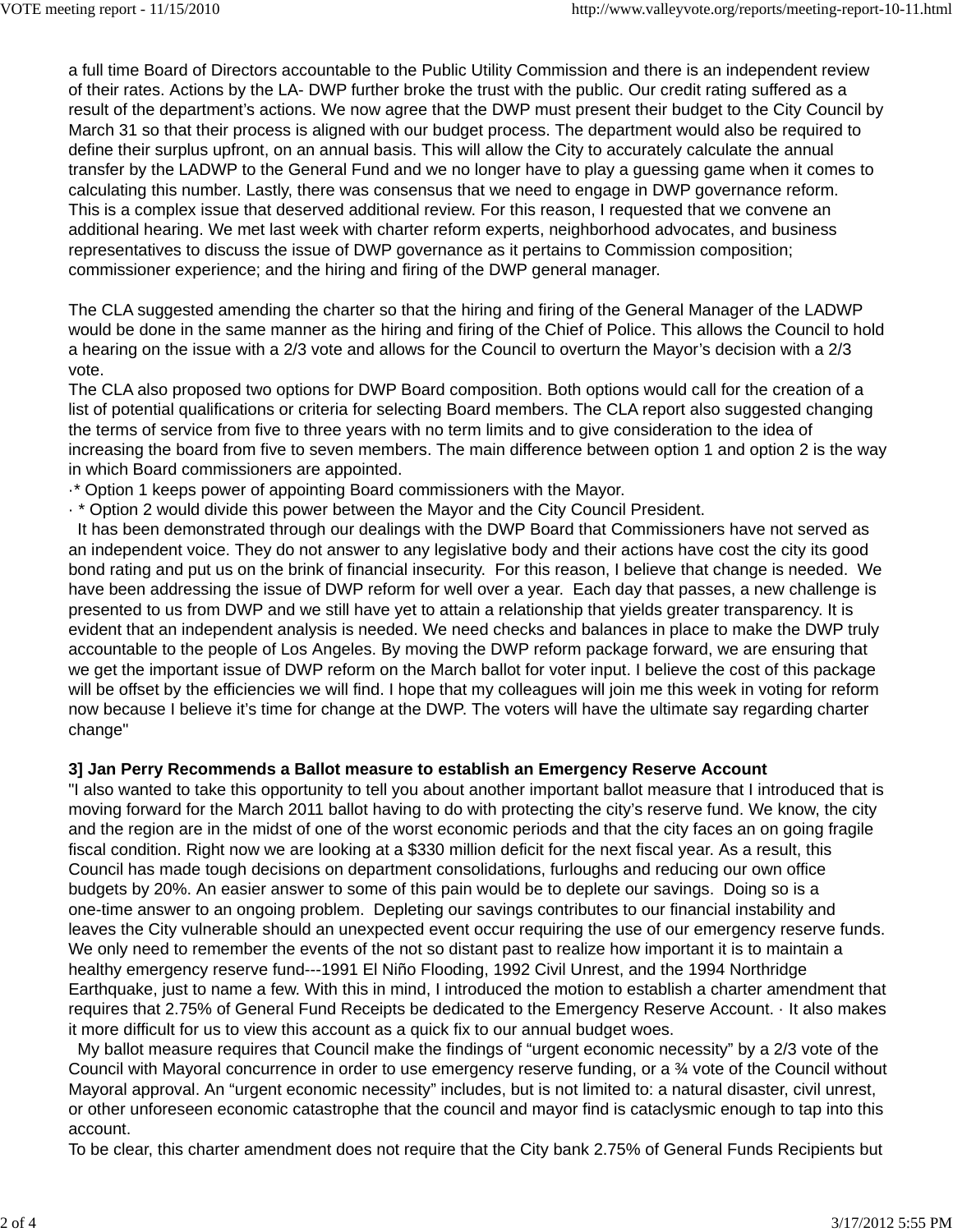requires that we maintain that minimum level of funding by the time the Controller closes the books on the fiscal year. My measure includes a waiver of this requirement to restore the Emergency Reserve Account if the council makes findings that detail the need to continue to access the Account. This would likely be necessary in the event of a large earthquake where funds continue to be needed into a new fiscal year.

Both the Rules &Elections Committee as well as the Budget &Finance Committee approved the Joint CAO/CLA report. · However, during discussion at Budget Finance the Chairman Parks and the CLA discussed the possibility of integrating the concept of the Budget Stabilization Account into my ballot measure and I agree. · My charter amendment will not call for a specific funding level, simply the creation of the account. When the economy is strong, council will bank funds into this account so that when another downturn in the economic cycle inevitably occurs the Budget Stabilization Account will be there to draw upon.

I believe that it is an important policy for us to codify and it makes the statement that we are serious about keeping our city on firm financial footing. My amendment will not have an immediate effect, but will create a stronger City in the future."

------------------------------------------------------------------------------

After the completion of Jan Perry's remarks, the Valley VOTE meeting attendees were very pleased. They applauded her recommendations enthusiastically.

·Jan Perry's presentation can be seen on line thanks to Mike Cohen. Go To **http://vimeo.com/16927544**

*(Valley VOTE strongly supports the establishment of a Rate Payer Advocate for the LA DWP. See our Press Release dated Sept.9, 2009 on our web site: www.valleyvote.org)*

## **Marty Cooper**

Marty Cooper's slide presentation featured photographs of the San Fernando Valley dating back to **1885.** This trip back in time was enjoyed by all. One photo from 1912 was of the Van Nuys News Building. The Daily News has undergone a number of name changes over the years but it has endured from that time. The photo shows the building as being seemingly alone in a vast tract known as the San Fernando Valley on Sylvan Street west of Van Nuys Boulevard. Marty also read a number of paragraphs from his recently published book "North of Mulholland". The book is a compilation of essays from the San Fernando Valley Business Journal focusing on many aspects of life in this world famous region. Jolene Koester, President of California State University, Northridge had this to say about Marty's book. " Marty Cooper's thoughtful columns capture the spirit, diversity, uniqueness, and challenges of life in the San Fernando Valley. Taken as a whole, this compilation creates a positive sense of place about the Valley that helps us better understand our community and what it represents in the larger context of Southern California."

*All profits from the sales of "North of Mulholland" go to two nonprofit organizations, the Boys &Girls Club of the West Valley and New Horizons, a San Fernando Valley-based organization that provides services to adults with developmental disabilities*.

### **Boeckmann Event Richard Leyner**

We are pleased to announce that the Southland Regional Association of Realtors have generously accepted our request to be the Event Sponsor for our "Thank you to Bert" event. The date has been changed to **Tuesday Dec.7,2010** at the Skirball Cultural Center from 5:30PM to 8:00PM. The address is 2701 North Sepulveda Boulevard. Hors d'oevres will be served and there is free parking at the facility. The donation is \$15 a ticket. You can mail your check to Valley VOTE -14622 Ventura Blvd. #424 Sherman Oaks. Ca.91403. There are also Sponsorships available:

 Platinum \$500 Gold \$250 Silver \$100

This is going to be a very special evening for our organization and our membership and we do hope you will be there. Please contact Richard Leyner at 818-905-2400 or jrleyner@naicapital.com for more information about attending and opportunities for Sponsorships.

### **LAX Expansion Denny Schneider**

LAX languishes from delayed maintenance and needs major upgrades. In 2005 the LA City Council passed